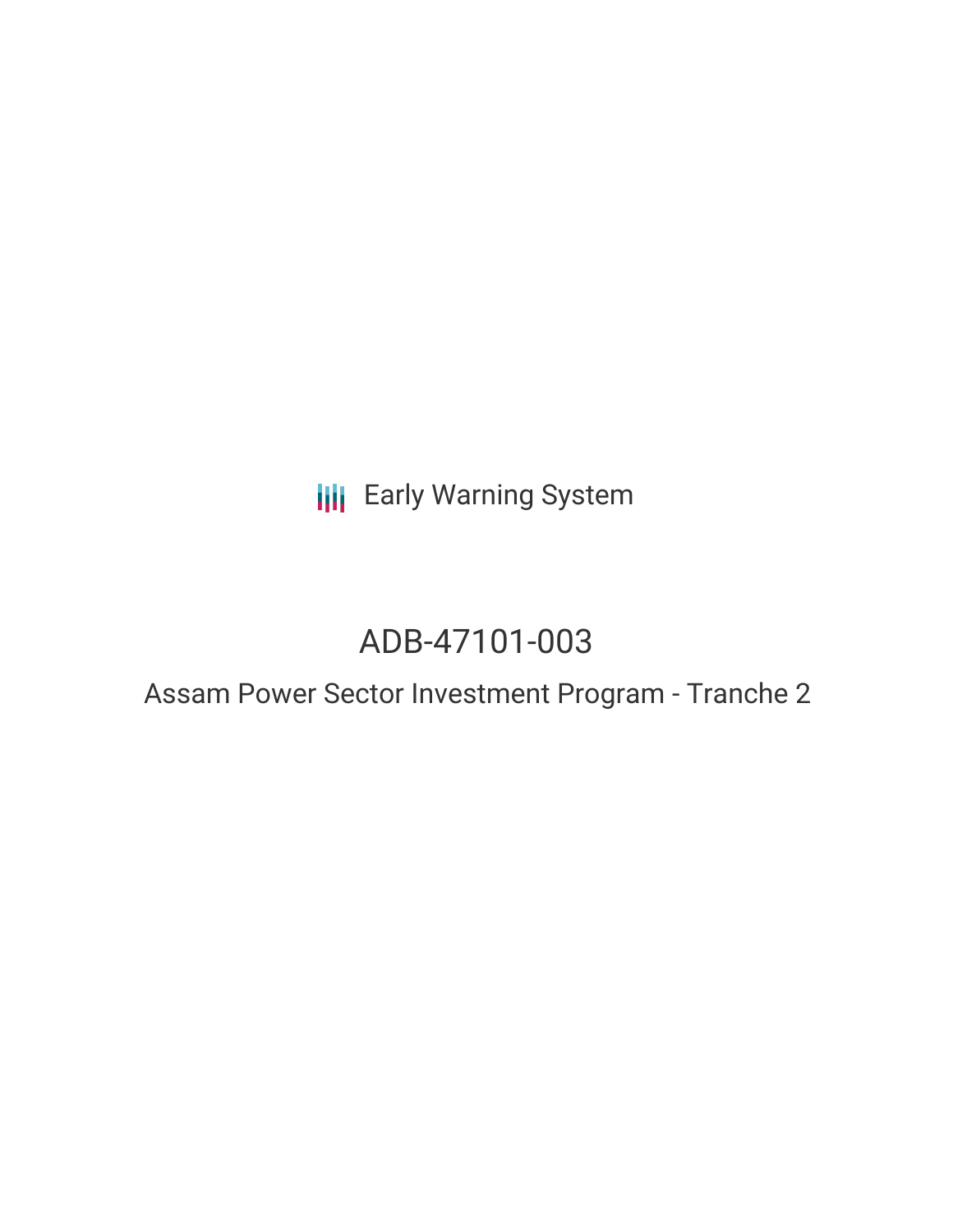

### **Quick Facts**

| <b>Countries</b>               | India                                 |
|--------------------------------|---------------------------------------|
| <b>Financial Institutions</b>  | Asian Development Bank (ADB)          |
| <b>Status</b>                  | Active                                |
| <b>Bank Risk Rating</b>        | B                                     |
| <b>Voting Date</b>             | 2015-11-23                            |
| <b>Borrower</b>                | Assam Power Distribution Company Ltd. |
| <b>Sectors</b>                 | Energy, Infrastructure                |
| <b>Investment Type(s)</b>      | Loan                                  |
| <b>Investment Amount (USD)</b> | $$48.00$ million                      |
| <b>Project Cost (USD)</b>      | \$60.00 million                       |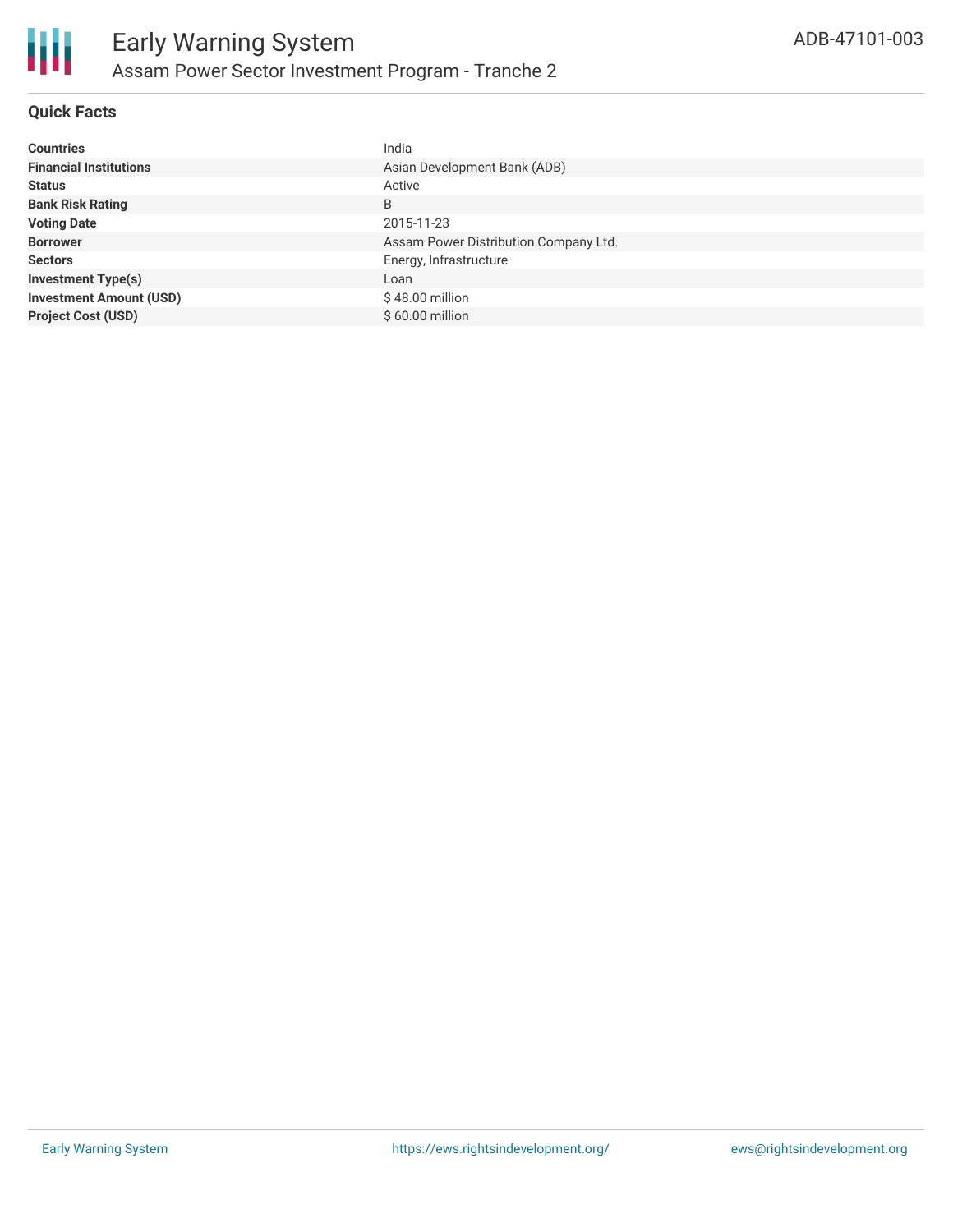

#### **Project Description**

This project finances expansion of and upgrades to the power distribution system in Assam including new infrastructure: a new 33 kV/11 kC substation and lines, 137 km of 33 kV lines, 7 km of 11 kV lines, 33 kV railway line and river crossings, and seventeen 33 kV bays. It also refurbishes 955 km of 33 kV lines, 1000 km of 11 kV lines, and 1555 km of low voltage lines, replaces 204 distribution transformers and 14 km 11 kV overhead lines with underground cables, an creates an independent meter testing laboratory and an IT module to expand the revenue billing system.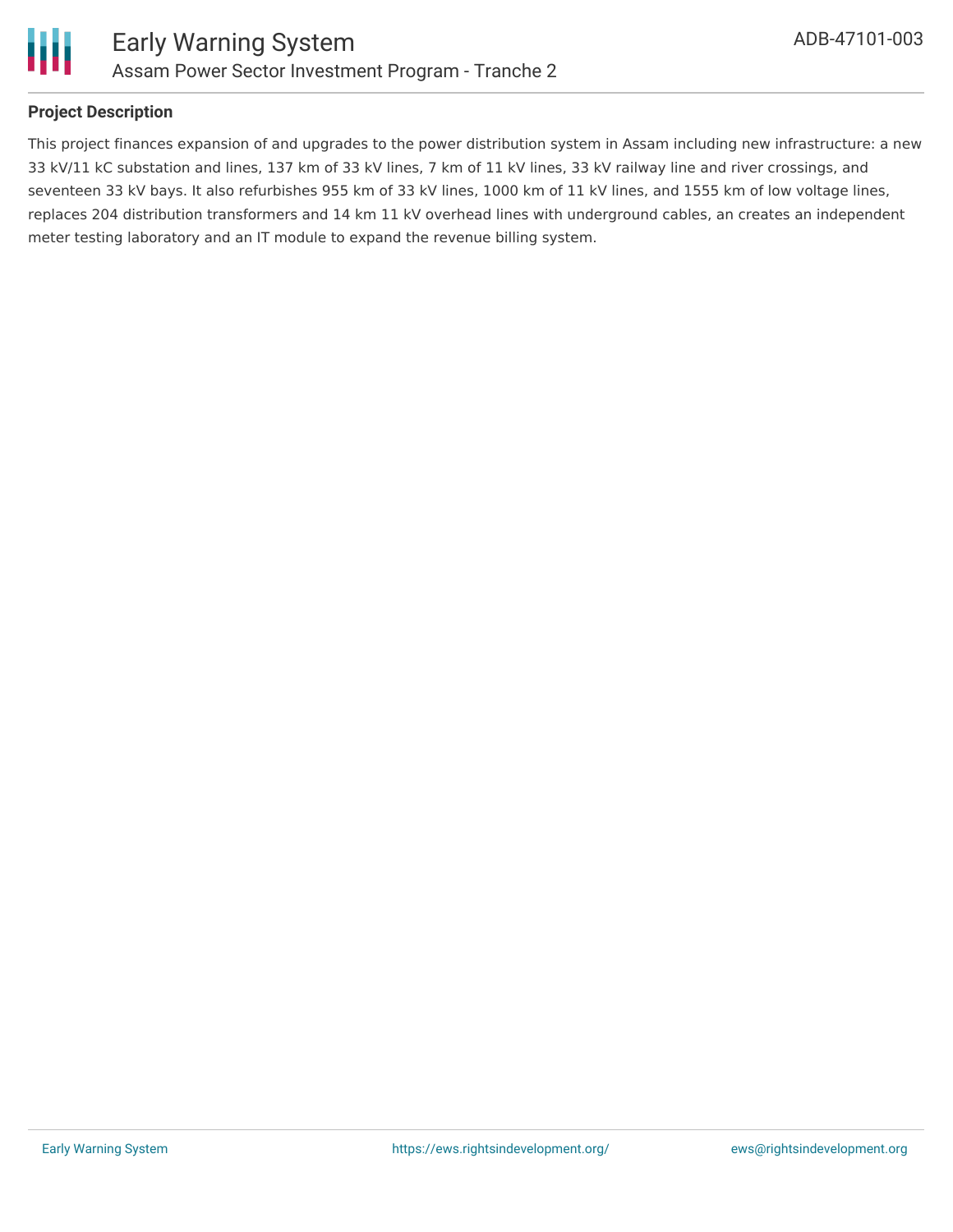

#### **Investment Description**

Asian Development Bank (ADB)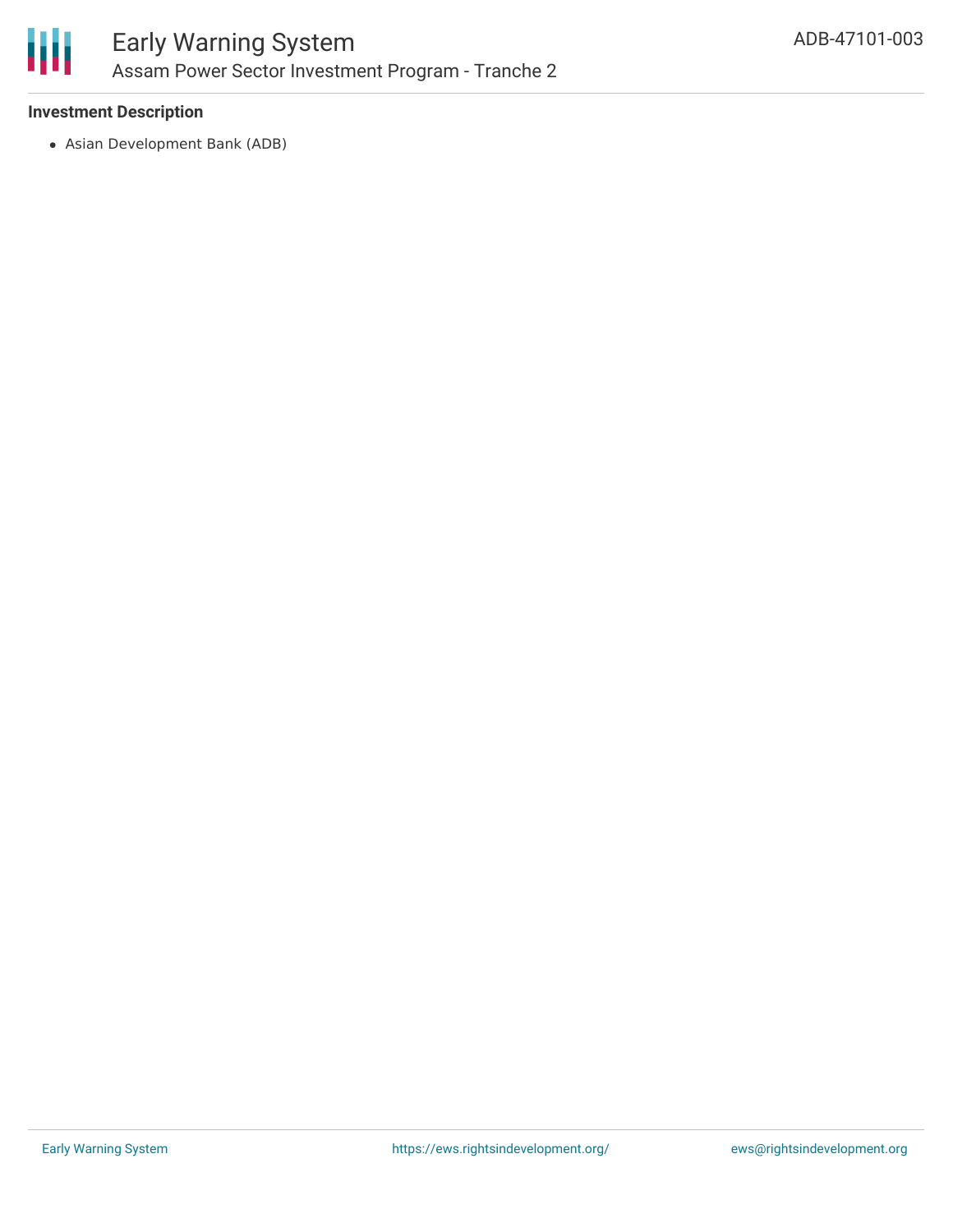

#### **Contact Information**

Assam Power Distribution Company Ltd. PMU\_ASEB@REDIFFMAIL.COM Assam State Electricity Board , 4th Floor Bijuleen Bhawan Paltan Bazar, Guwahati-781001

#### ACCOUNTABILITY MECHANISM OF ADB

The Accountability Mechanism is an independent complaint mechanism and fact-finding body for people who believe they are likely to be, or have been, adversely affected by an Asian Development Bank-financed project. If you submit a complaint to the Accountability Mechanism, they may investigate to assess whether the Asian Development Bank is following its own policies and procedures for preventing harm to people or the environment. You can learn more about the Accountability Mechanism and how to file a complaint at: http://www.adb.org/site/accountability-mechanism/main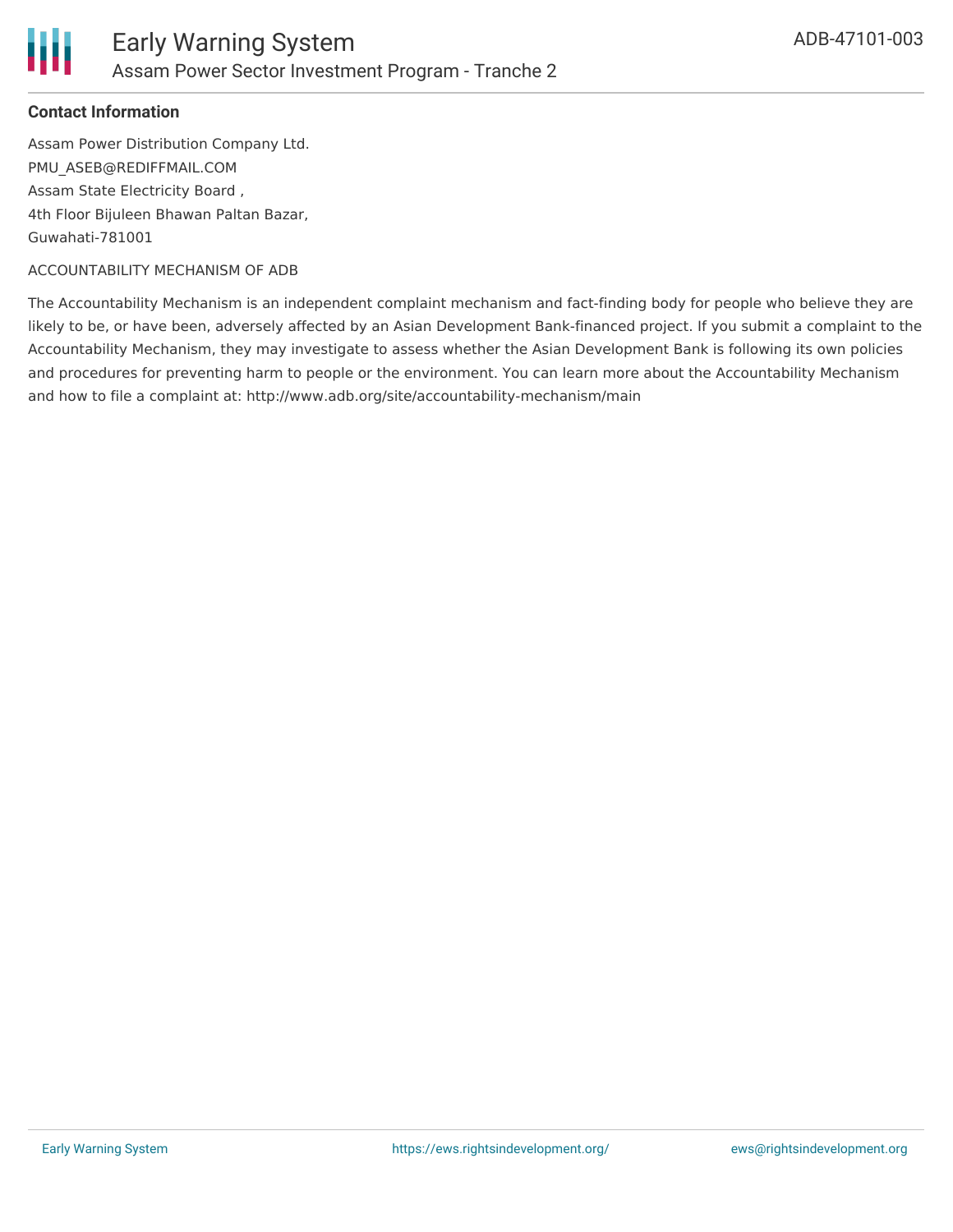

**Bank Documents**

- Appendix 10: Summary of Poverty [Reduction](https://ewsdata.rightsindevelopment.org/files/documents/03/ADB-47101-003_DDMUpMe.pdf) and Social Strategy (122.33 KB) [\[Original](https://www.adb.org/projects/documents/ind-assam-power-sector-investment-program-t2-pfr) Source]
- Appendix 11: Initial [Environmental](https://ewsdata.rightsindevelopment.org/files/documents/03/ADB-47101-003_fP213lH.pdf) Examination (3.89 MB) [\[Original](https://www.adb.org/projects/documents/ind-assam-power-sector-investment-program-t2-pfr) Source]
- Appendix 12: [Resettlement](https://ewsdata.rightsindevelopment.org/files/documents/03/ADB-47101-003_5ee13KI.pdf) Plan (1.85 MB) [\[Original](https://www.adb.org/projects/documents/ind-assam-power-sector-investment-program-t2-pfr) Source]
- Appendix 13: Risk Assessment and Risk [Management](https://ewsdata.rightsindevelopment.org/files/documents/03/ADB-47101-003_0RFcxPY.pdf) Plan (77.27 KB) [\[Original](https://www.adb.org/projects/documents/ind-assam-power-sector-investment-program-t2-pfr) Source]
- Appendix 1: Periodic [Financing](https://ewsdata.rightsindevelopment.org/files/documents/03/ADB-47101-003_6uJloRI.pdf) Request for Project 2 (185.22 KB) [\[Original](https://www.adb.org/projects/documents/ind-assam-power-sector-investment-program-t2-pfr) Source]
- Appendix 2: Design and Monitoring [Framework](https://ewsdata.rightsindevelopment.org/files/documents/03/ADB-47101-003_lSTy2Gz.pdf) for Project 2 (123.9 KB) [\[Original](https://www.adb.org/projects/documents/ind-assam-power-sector-investment-program-t2-pfr) Source]
- Appendix 3: [Contribution](https://ewsdata.rightsindevelopment.org/files/documents/03/ADB-47101-003_YMasZ61.pdf) to the ADB's Results Framework (12.72 KB) [\[Original](https://www.adb.org/projects/documents/ind-assam-power-sector-investment-program-t2-pfr) Source]
- Appendix 4: Project [Administration](https://ewsdata.rightsindevelopment.org/files/documents/03/ADB-47101-003_1CPxexq.pdf) Manual for Project 2 (660.36 KB) [\[Original](https://www.adb.org/projects/documents/ind-assam-power-sector-investment-program-t2-pfr) Source]
- Appendix 7: [Economic](https://ewsdata.rightsindevelopment.org/files/documents/03/ADB-47101-003_u8qyktA.pdf) Analysis for Project 2 (273.99 KB) [\[Original](https://www.adb.org/projects/documents/ind-assam-power-sector-investment-program-t2-pfr) Source]
- [Appendix](https://ewsdata.rightsindevelopment.org/files/documents/03/ADB-47101-003_7QdJQxj.pdf) 8: Financial Analysis for Project 2 (246.06 KB) [\[Original](https://www.adb.org/projects/documents/ind-assam-power-sector-investment-program-t2-pfr) Source]
- Appendix 9: Project Climate Risk Assessment and [Management](https://ewsdata.rightsindevelopment.org/files/documents/03/ADB-47101-003_KrmGYQs.pdf) Report (86.43 KB) [\[Original](https://www.adb.org/projects/documents/ind-assam-power-sector-investment-program-t2-pfr) Source]
- Assam Power Sector Investment Program Tranche 2: Draft Initial [Environmental](https://ewsdata.rightsindevelopment.org/files/documents/03/ADB-47101-003_mWroJeK.pdf) Examination [\[Original](https://www.adb.org/projects/documents/ind-assam-power-sector-investment-prog-t2-iee) Source]
- Assam Power Sector Investment Program Tranche 2: Initial [Environmental](https://ewsdata.rightsindevelopment.org/files/documents/03/ADB-47101-003_CJGhN6K.pdf) Examination [\[Original](https://www.adb.org/projects/documents/ind-assam-power-sector-investment-program-t2-nov-2015-iee) Source]
- Assam Power Sector Investment Program Tranche 2: [Procurement](https://ewsdata.rightsindevelopment.org/files/documents/03/ADB-47101-003_S6RSsNX.pdf) Plan [\[Original](https://www.adb.org/projects/documents/ind-assam-power-sector-investment-program-t2-pp) Source]
- Assam Power Sector Investment Program Tranche 2: [Resettlement](https://ewsdata.rightsindevelopment.org/files/documents/03/ADB-47101-003_KRvZlZg.pdf) Plan [\[Original](https://www.adb.org/projects/documents/ind-assam-power-sector-investment-program-t2-nov-2015-rp) Source]
- Assam Power Sector Investment Program Tranche 2: [Resettlement](https://ewsdata.rightsindevelopment.org/files/documents/03/ADB-47101-003_hFZWFAl.pdf) Plan [\[Original](https://www.adb.org/projects/documents/assam-power-sector-investment-program-tranche-2-rp) Source]
- Loan Agreement (Ordinary [Operations\)](https://ewsdata.rightsindevelopment.org/files/documents/03/ADB-47101-003_ko5VENO.pdf) for Loan 3327-IND: Assam Power Sector Investment Program Tran [Original Source]
- Periodic [Financing](https://ewsdata.rightsindevelopment.org/files/documents/03/ADB-47101-003_PZO7urk.pdf) Request Report (207.26 KB) [\[Original](https://www.adb.org/projects/documents/ind-assam-power-sector-investment-program-t2-pfr) Source]
- Project Agreement for Loan 3327-IND: Assam Power Sector [Investment](https://ewsdata.rightsindevelopment.org/files/documents/03/ADB-47101-003_D25IAYm.pdf) Program Tranche 2 [\[Original](https://www.adb.org/projects/documents/loan-3327-ind-assam-power-sector-investment-program-t2-mpr1) Source]
- Project [Disclosure](https://ewsdata.rightsindevelopment.org/files/documents/03/ADB-47101-003.pdf) PDF [\[Original](https://www.adb.org/printpdf/projects/47101-003/main) Source]